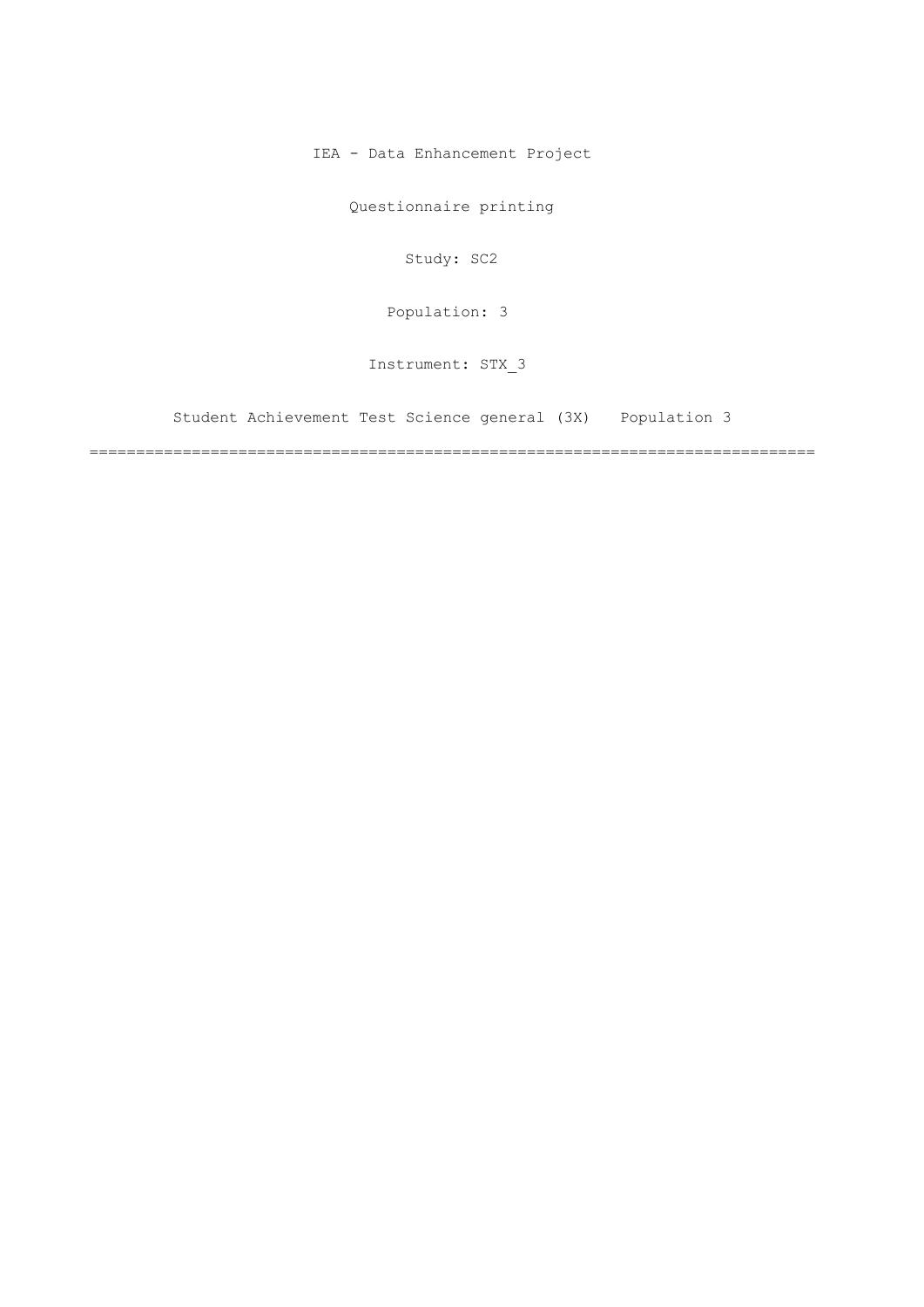| 1     |                                  | Which of the following locations on Earth will have the greatest number<br>of daylight hours on July 1st?                                                     |
|-------|----------------------------------|---------------------------------------------------------------------------------------------------------------------------------------------------------------|
|       | Α<br>B<br>$\mathsf{C}$<br>D<br>E | 23 degrees North latitude<br>70 degrees North latitude<br>23 degrees South latitude<br>60 degrees South latitude<br>70 degrees South latitude                 |
| P3X01 |                                  |                                                                                                                                                               |
| 2     |                                  | Why is a day on the planet Mars slightly longer than a day on Earth?                                                                                          |
|       | Α                                | The distance from the Sun to Mars is greater than the                                                                                                         |
|       | B                                | distance from the Sun to Earth.<br>It takes longer for Mars to complete one revolution around<br>the Sun.                                                     |
|       | $\mathsf{C}$<br>$\mathbb{D}$     | It takes longer for Mars to complete one turn on its axis.<br>Mars has two moons but Earth has only one.                                                      |
|       | Е                                | Mars has a smaller diameter than the Earth.                                                                                                                   |
| P3X02 |                                  |                                                                                                                                                               |
| 3     |                                  | Which statement best describes how the surface of the Earth changes over<br>billions of years?                                                                |
|       | A                                | A flat surface is gradually pushed up into steeper and<br>steeper mountains until the world is covered with mountains.                                        |
|       | B                                | Very steep mountains gradually wear down until most of the<br>world is worn down to sea level.                                                                |
|       | $\mathsf{C}$                     | Very steep mountains gradually wear down into flat surfaces<br>that may be again pushed up into mountains, and so on over<br>and over again.                  |
|       | D                                | Very steep mountains and flat plains stay side by side for<br>billions of years with little change.                                                           |
|       | Е                                | Very steep mountains are gradually pulled down by gravity<br>into flat surfaces that may be again pushed up into<br>mountains, and so on over and over again. |
| P3X03 |                                  |                                                                                                                                                               |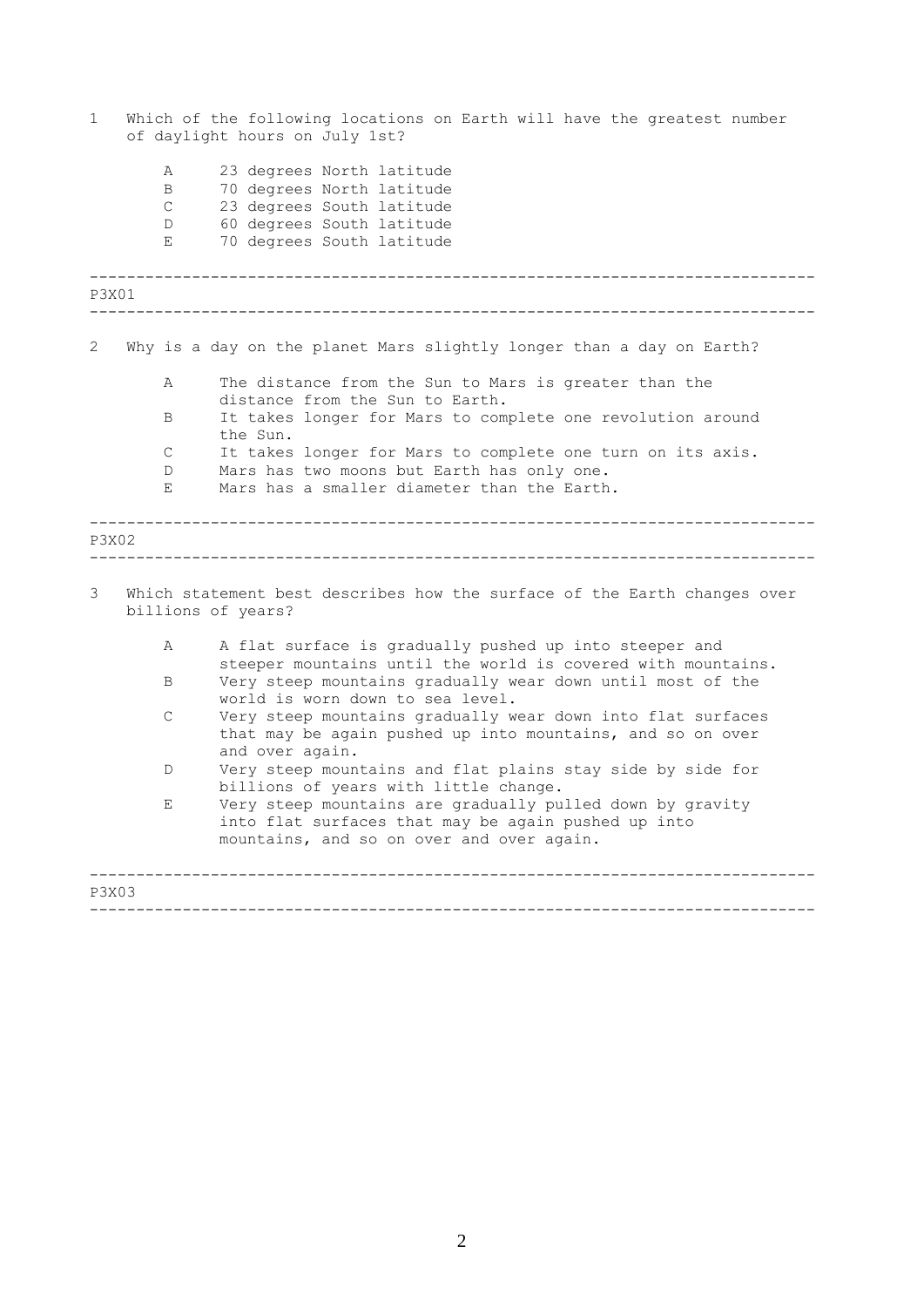<span id="page-2-0"></span>4 Similar fragments of a certain plant tissue were placed in 1%, 9% and 15% sugar solutions respectively. When viewed under the microscope after they had reached equilibrium with the bathing solution, single cells appeared as shown in the diagrams for the three solutions.

[ Three cells ]

The differences shown in the three drawings are due to properties of the cell and its surrounding solution.

Suppose the same experiment is carried out using a salt solution instead of a sugar solution. What will fill the space between the cell wall and the protoplast in diagram 3?

A water B air C salt solution D ectoplasm E cell sap

------------------------------------------------------------------------------ ------------------------------------------------------------------------------ P3X04 5 What initially determines whether a human baby is going to be a male or a female? A The DNA in the sperm.

B The DNA in the egg. C The RNA in the sperm. D The RNA in the egg. E The DNA and RNA in both sperm and egg.

------------------------------------------------------------------------------ P3X05

------------------------------------------------------------------------------

6 Two alternative colour characteristics in mice are "hooded" and "white". When homozygous parents of both colours are crossed all the offspring are hooded. If these F1 hooded rats are mated together and produce litters totalling 50 rats, which one of the following proportions is most likely?

| Α<br>B<br>$\mathcal{C}$<br>D<br>E. |  | 50 hooded : none white<br>50 white : none hooded<br>38 white : 12 hooded<br>24 white : 26 hooded<br>10 white : 40 hooded |
|------------------------------------|--|--------------------------------------------------------------------------------------------------------------------------|
| P3X06                              |  |                                                                                                                          |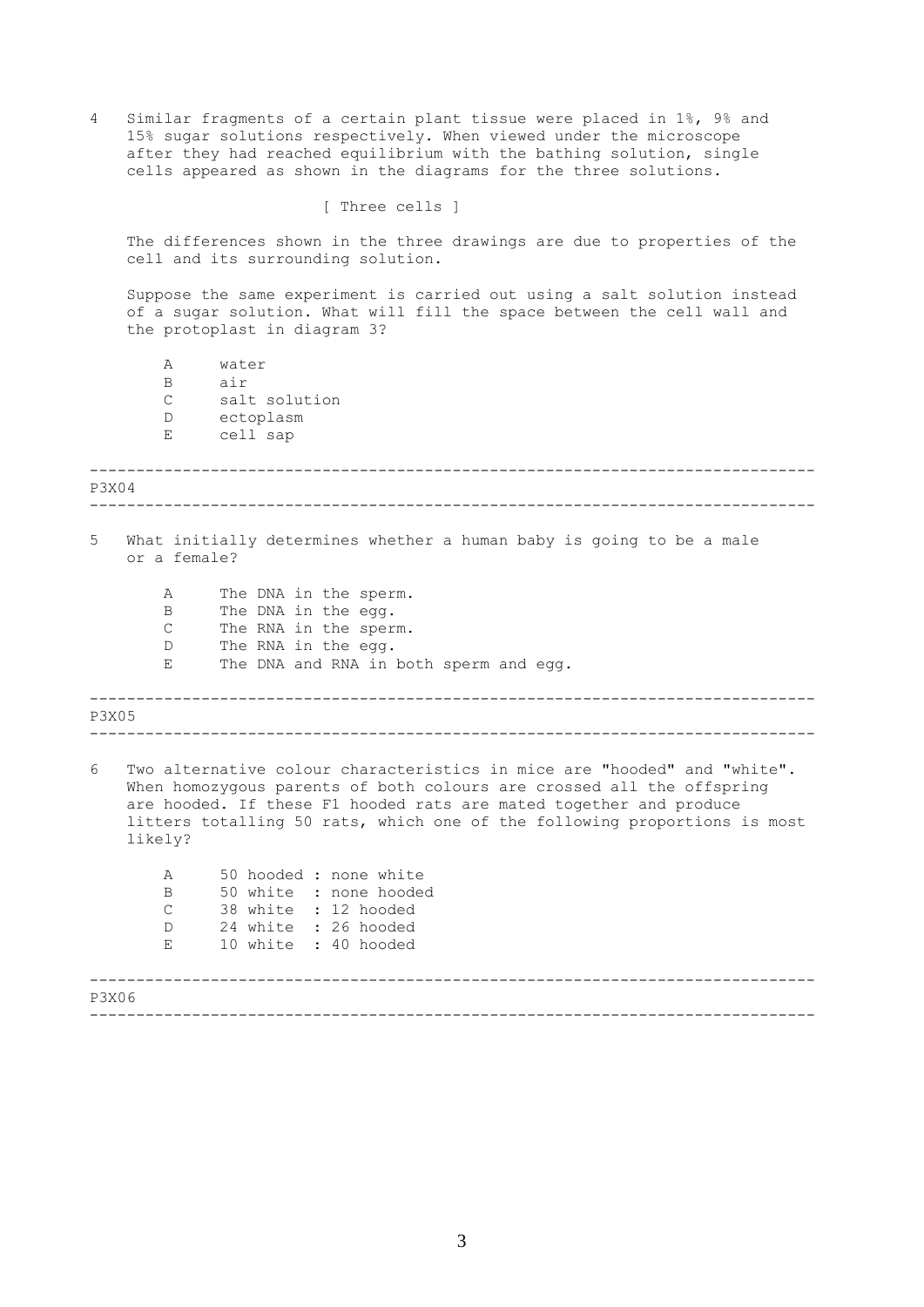| 7                                                                                     |                    | In slightly diluted sea water, the small marine worm Gunda swells when<br>deprived of oxygen and shrinks again when oxygen is supplied.<br>What is the most likely explanation?                                                                                                                                                             |  |  |  |  |  |
|---------------------------------------------------------------------------------------|--------------------|---------------------------------------------------------------------------------------------------------------------------------------------------------------------------------------------------------------------------------------------------------------------------------------------------------------------------------------------|--|--|--|--|--|
|                                                                                       | Α                  | Lack of oxygen results in an incomplete oxidation of waste                                                                                                                                                                                                                                                                                  |  |  |  |  |  |
|                                                                                       | B                  | products.<br>The lack of oxygen increases water absorption.                                                                                                                                                                                                                                                                                 |  |  |  |  |  |
|                                                                                       | С                  | Excess water is poisonous to the organism.                                                                                                                                                                                                                                                                                                  |  |  |  |  |  |
|                                                                                       | D                  | When less oxygen is available, there is not enough energy                                                                                                                                                                                                                                                                                   |  |  |  |  |  |
|                                                                                       | E.                 | to oppose entry of water by means of osmosis.<br>An increase of surface area gives a better means of oxygen                                                                                                                                                                                                                                 |  |  |  |  |  |
|                                                                                       |                    | absorption.                                                                                                                                                                                                                                                                                                                                 |  |  |  |  |  |
| <b>P3X07</b>                                                                          |                    |                                                                                                                                                                                                                                                                                                                                             |  |  |  |  |  |
|                                                                                       |                    |                                                                                                                                                                                                                                                                                                                                             |  |  |  |  |  |
| 8                                                                                     |                    | In an experiment with a certain plant, the photosynthetic rate per unit<br>of leaf area was measured at different light intensities. The experiment<br>was repeated at three different temperatures, 5øC, 15øC and 25øC. An<br>adequate supply of carbon dioxide was maintained throughout the<br>experiments. The graph shows the results. |  |  |  |  |  |
| [ Graph of relative photosynthetic rate vs<br>light intensity (x 100 foot-candles ) ] |                    |                                                                                                                                                                                                                                                                                                                                             |  |  |  |  |  |
|                                                                                       |                    | On the basis of the data given in the graph, what factor or factors<br>determine the photosynthetic rate in light intensities more than<br>3,000 foot-candles?                                                                                                                                                                              |  |  |  |  |  |
|                                                                                       | Α                  | light intensity                                                                                                                                                                                                                                                                                                                             |  |  |  |  |  |
|                                                                                       | B                  | temperature                                                                                                                                                                                                                                                                                                                                 |  |  |  |  |  |
|                                                                                       | C<br>D             | temperature and light intensity<br>water status of plant                                                                                                                                                                                                                                                                                    |  |  |  |  |  |
|                                                                                       | Е                  | no factor can be ascertained from the graph                                                                                                                                                                                                                                                                                                 |  |  |  |  |  |
| P3X08                                                                                 |                    |                                                                                                                                                                                                                                                                                                                                             |  |  |  |  |  |
| 9                                                                                     |                    | In order to obtain two crops in one growing season a farmer planted some<br>seeds which he had harvested the previous week but the seeds failed to<br>germinate. What can be concluded from this observation?                                                                                                                               |  |  |  |  |  |
|                                                                                       | Α                  | The farmer did not provide the right conditions for germination.                                                                                                                                                                                                                                                                            |  |  |  |  |  |
|                                                                                       | B                  | The seeds needed a longer period of maturation.                                                                                                                                                                                                                                                                                             |  |  |  |  |  |
|                                                                                       | $\mathcal{C}$<br>D | The farmer had not removed inhibiting substances.<br>The seeds required a period of low temperature.                                                                                                                                                                                                                                        |  |  |  |  |  |
|                                                                                       | E                  | The data are inadequate for a conclusion to be reached.                                                                                                                                                                                                                                                                                     |  |  |  |  |  |
|                                                                                       |                    |                                                                                                                                                                                                                                                                                                                                             |  |  |  |  |  |
| P3X09                                                                                 |                    |                                                                                                                                                                                                                                                                                                                                             |  |  |  |  |  |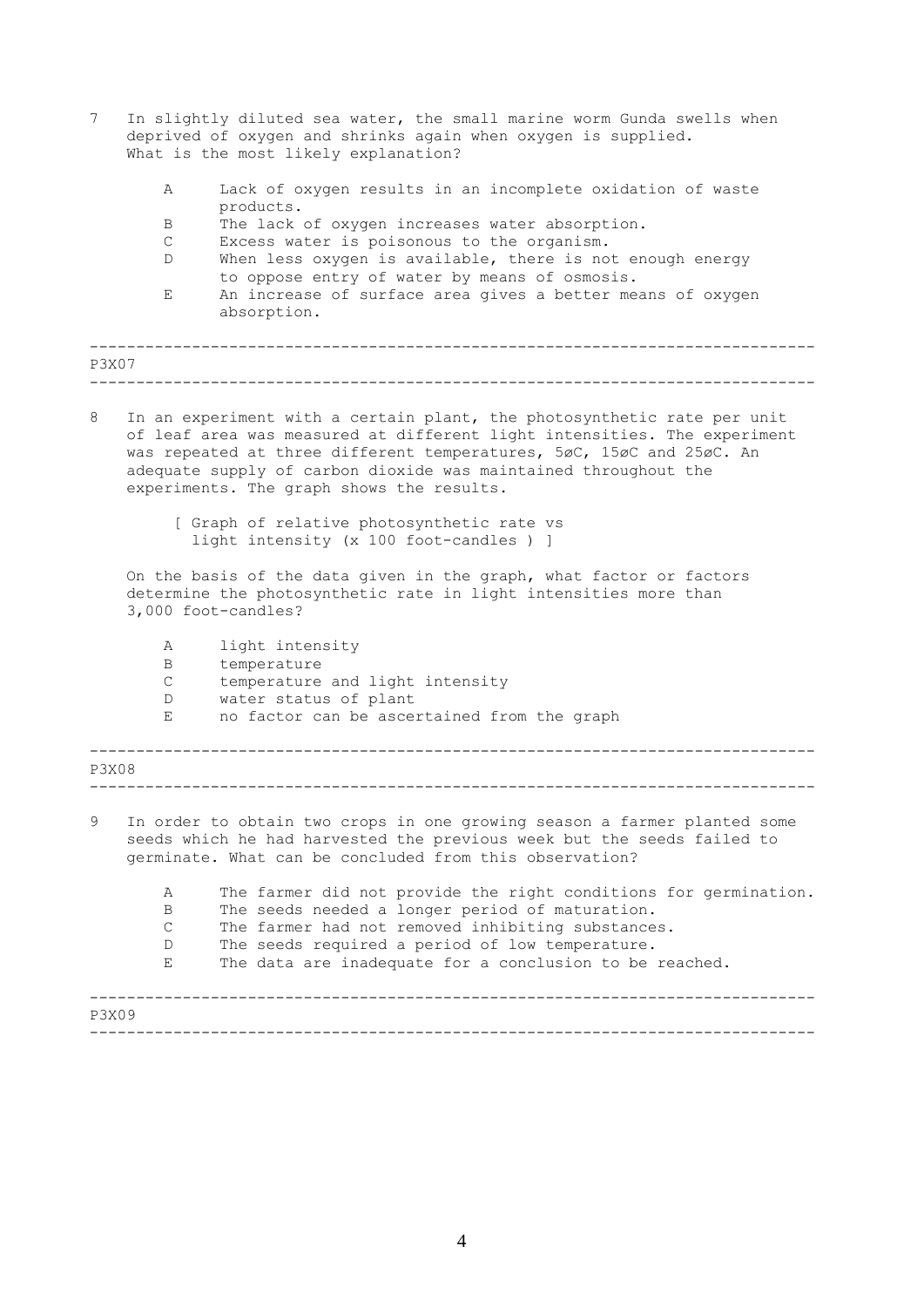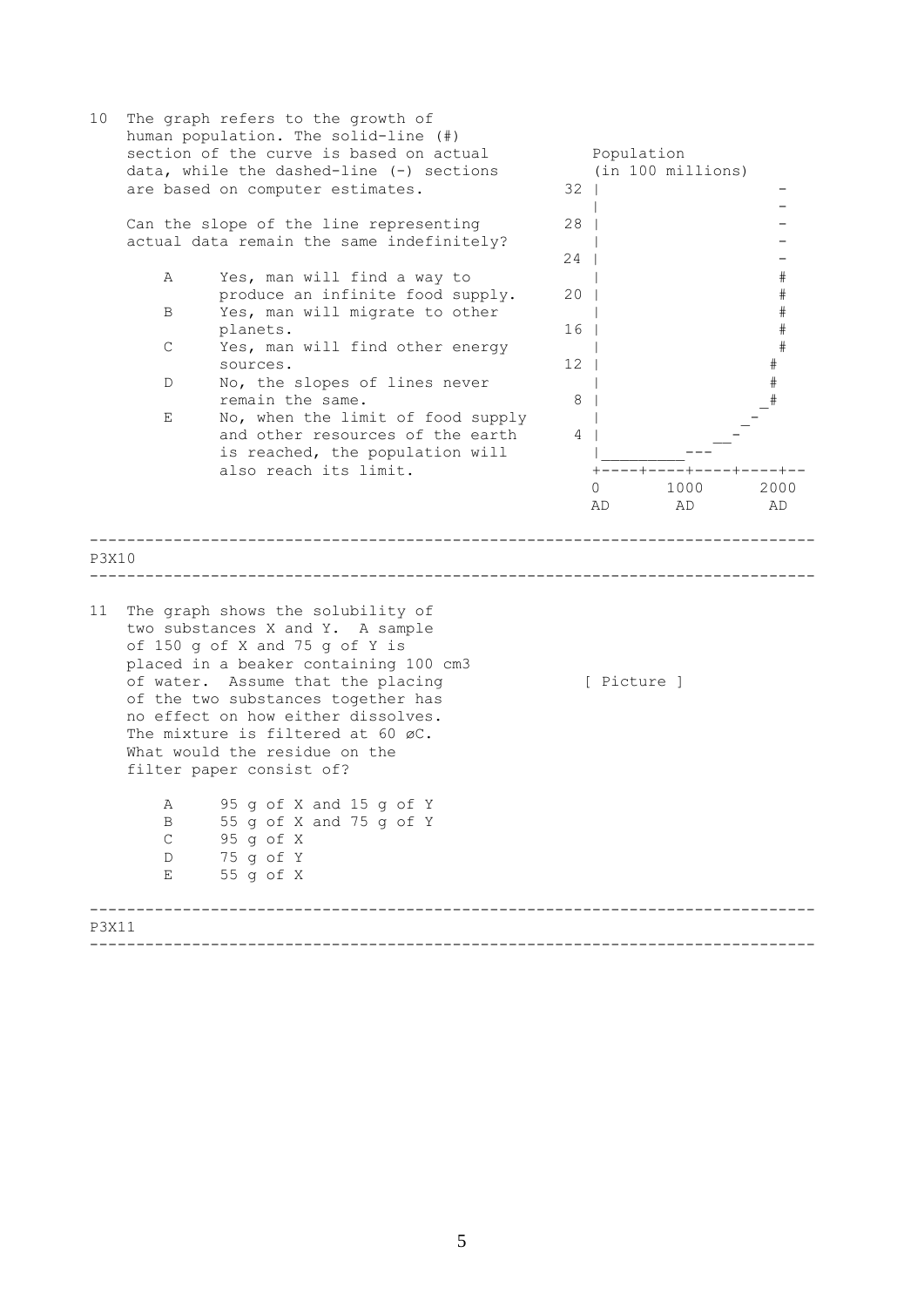12 Below is a diagram showing a food web. A food web shows what the animals eat. Some animals eat the plants. These are then eaten by other animals who may be eaten by others. The arrows go from the food to the eater. For example: cabbage  $\rightarrow$  [-\*] aphid (means aphids eat cabbages).



If all the beans were dug up and destroyed, which animal would disappear?

A large spiders B beetles C aphids D whiteflies E small birds

------------------------------------------------------------------------------ ------------------------------------------------------------------------------ P3X12

13 Copper reacts with concentrated sulphuric acid as represented by the following equation:

> Cu + 2H SO ----> CuSO + SO + 2H O 2 4 2 2 2

Which one of the following statements about the reaction is true?

A Copper is oxidized. B Sulphuric acid is oxidized. C Sulphuric acid is the reducing agent. D Copper is reduced. E Hydrogen is the reducing agent.

------------------------------------------------------------------------------ ------------------------------------------------------------------------------ P3X13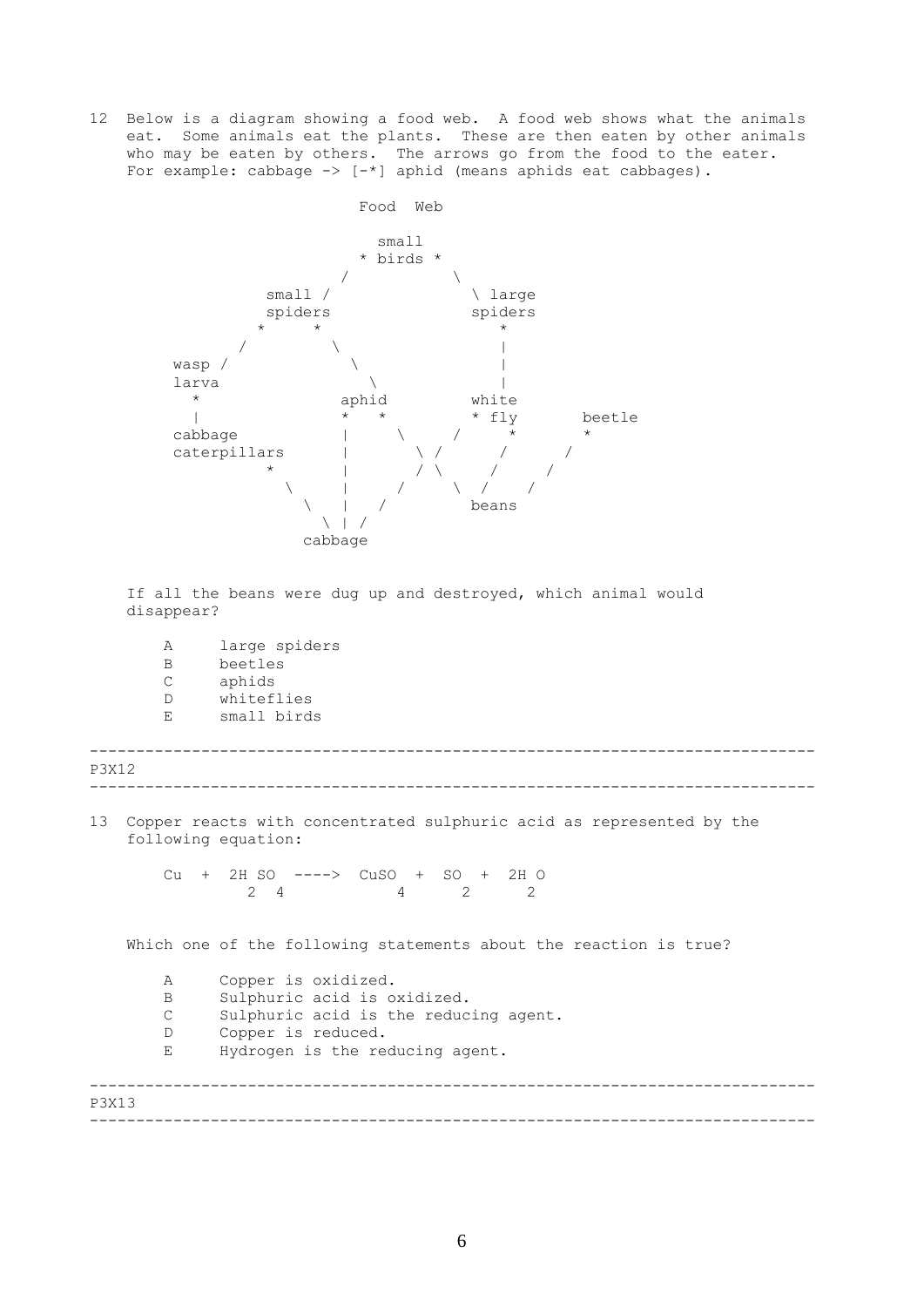| 14           |                   | Which of the following does *not* provide evidence of evolution?                                                                                                |
|--------------|-------------------|-----------------------------------------------------------------------------------------------------------------------------------------------------------------|
|              | Α<br>B            | Green plants can be arranged in order from simple to complex.<br>Embryos of birds, reptiles, and mammals have gill clefts<br>resembling those of a fish embryo. |
|              | С                 | The ancestry of animals like the horse can be traced through<br>the fossil record.                                                                              |
|              | D                 | The caecum is present in all mammals including man but is<br>only functional in some.                                                                           |
|              | Ε                 | The individuals within a species differ considerably one<br>from another.                                                                                       |
| P3X14        |                   |                                                                                                                                                                 |
| 15           |                   | An aqueous solution of sodium iodide is electrolysed with platinum<br>electrodes. What is the main product at the cathode (negative electrode)?                 |
|              | Α<br>B            | oxygen molecules<br>iodine molecules                                                                                                                            |
|              | С                 | hydrogen ions                                                                                                                                                   |
|              | D<br>Е            | sodium atoms<br>hydrogen molecules                                                                                                                              |
| <b>P3X15</b> |                   |                                                                                                                                                                 |
| 16           |                   | Which of the following methods would you use in order to obtain copper<br>from copper oxide?                                                                    |
|              | Α                 | Heat copper oxide with silver.                                                                                                                                  |
|              | B<br>C            | Heat copper oxide with sulphur.<br>Pass hydrogen over hot copper oxide.                                                                                         |
|              | D<br>Е            | Heat copper oxide with dilute hydrochloric acid.<br>Pass steam over hot copper oxide.                                                                           |
| P3X16        |                   |                                                                                                                                                                 |
| 17           |                   | Which one of the following elements forms an oxide which turns red<br>litmus paper blue when added to water?                                                    |
|              | Α                 | phosphorus                                                                                                                                                      |
|              | B<br>$\mathsf{C}$ | carbon<br>iron                                                                                                                                                  |
|              | D                 | sulphur                                                                                                                                                         |
|              | Е                 | calcium                                                                                                                                                         |
| P3X17        |                   |                                                                                                                                                                 |

------------------------------------------------------------------------------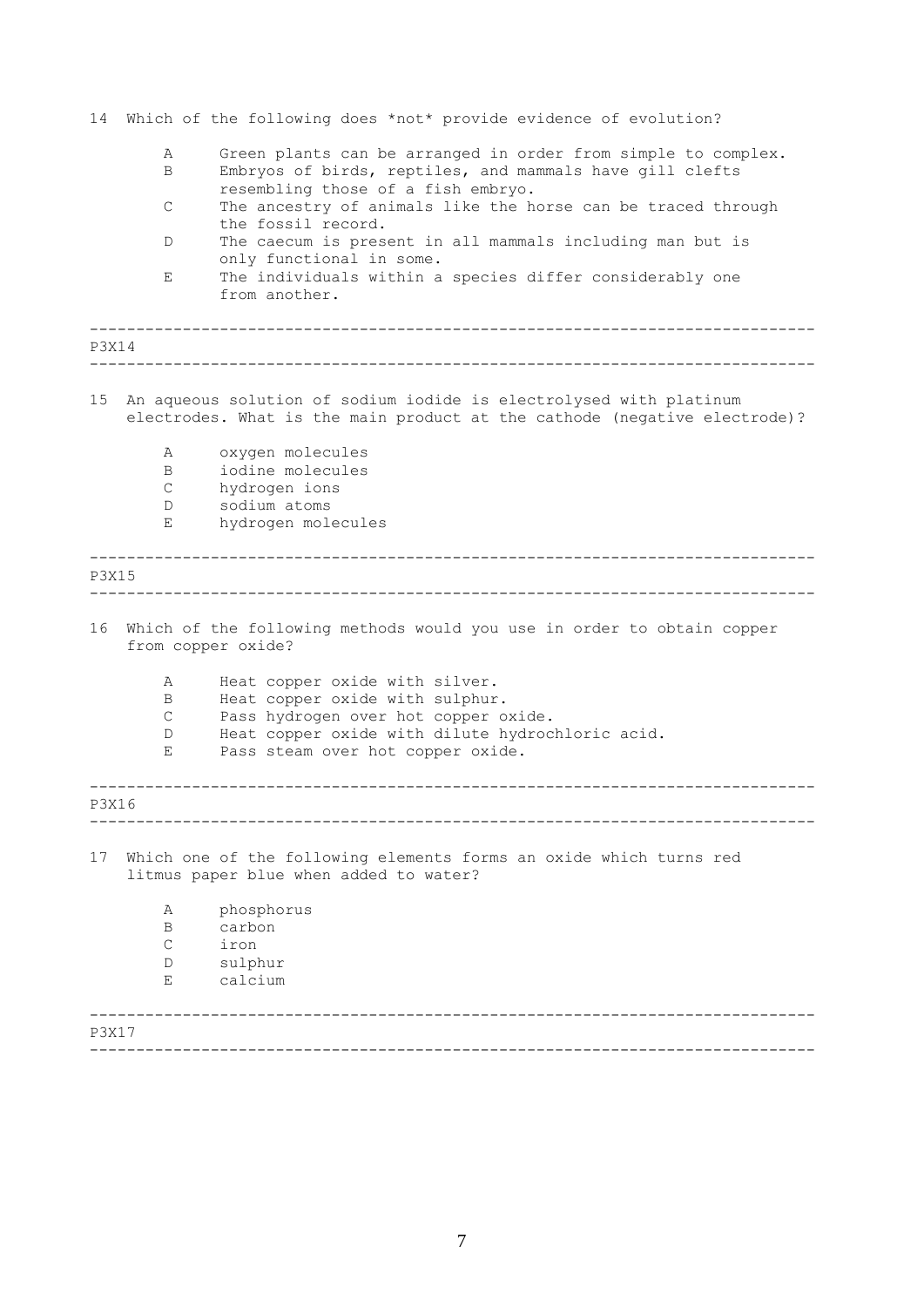------------------------------------------------------------------------------ ------------------------------------------------------------------------------ ------------------------------------------------------------------------------ ------------------------------------------------------------------------------ ------------------------------------------------------------------------------ ------------------------------------------------------------------------------ 18 Which of the following would be described best as an oxide could only be \*basic\*? A Al O 2 3 B CO C P O 2 5 D NO 2 E CaO P3X18 19 For which one of the following substances is the term predominantly covalent correctly used to describe all the strong bonds between the atoms? A magnesium oxide B copper sulphate C sodium chloride D carbon disulphide E nickel P3X19 20 Which two vectors shown have the resultant represented by ----------------> ? --------> A --------> B <------------------------- -------------------------> C D E [ C-E Sets with two diagonal vectors /\ ] P3X20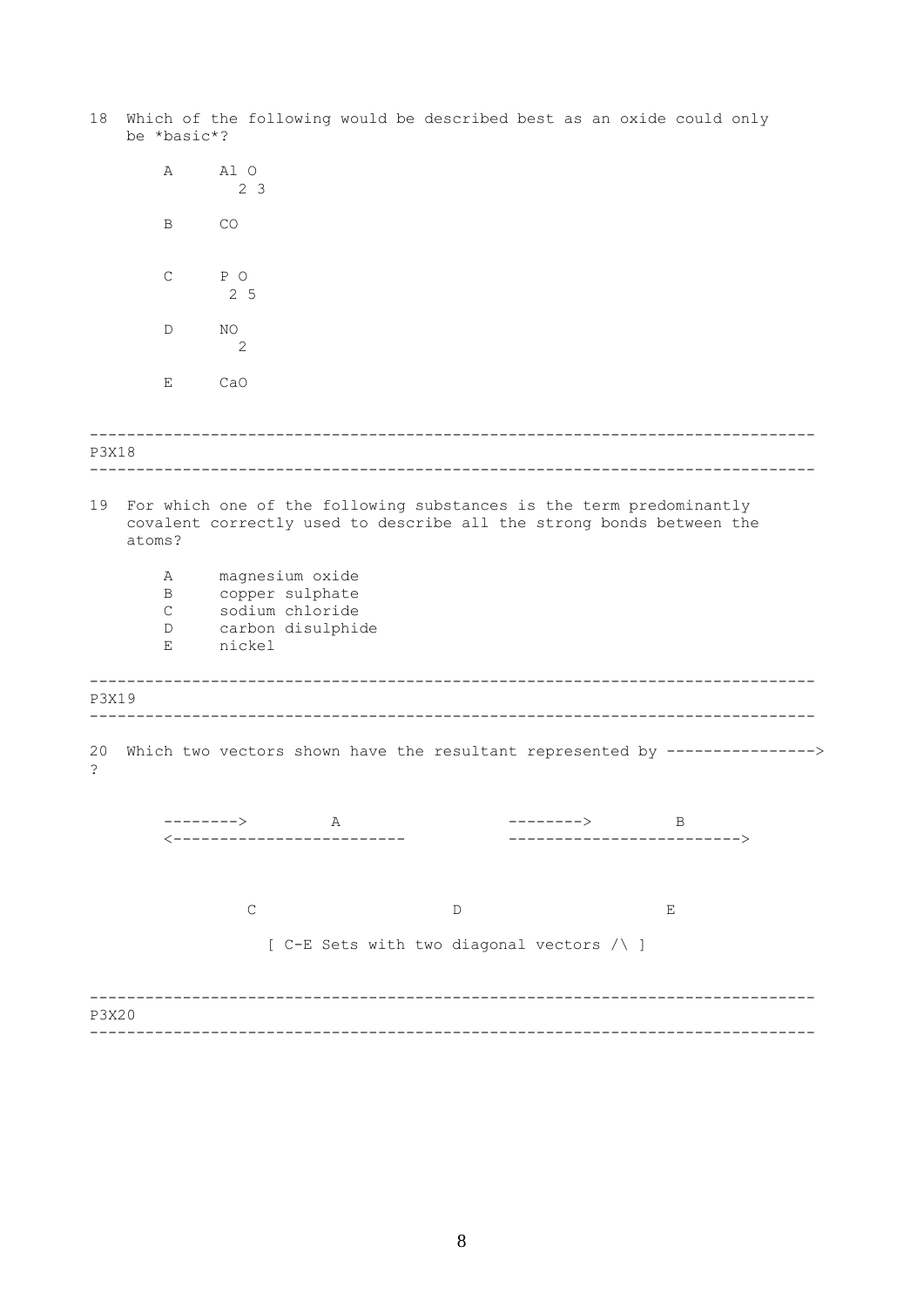21 The following procedure was used to see how temperature affects the solubility of a salt in water.

An excess of the salt was shaken with water at a known temperature until no more appeared to dissolve. A clear solution was then obtained by filtration. A portion of the solution was weighed. The water was evaporated from this portion, and the dry salt was weighed. The procedure was repeated at the same temperature as a check before repeating the procedure at other temperatures.

Which of the following is likely to cause the greatest error during determination of the solubility at a given temperature?

------------------------------------------------------------------------------ ------------------------------------------------------------------------------ A Allowing solution temperature to change prior to filtration. B Allowing solution temperature to change during evaporation. C Allowing solution temperature to change during weighing. D Not using the same size of salt crystals in the check determinations. E Not adding the same excess of salt in the check determinations.

22

P3X21

| Object mass = $10$ kg | Some of this information may be useful:                                                                  |
|-----------------------|----------------------------------------------------------------------------------------------------------|
| [ Picture ]           | $\sin 30\varnothing = 0.50$ $\sin 60\varnothing = 0.87$<br>$\cos 30\alpha = 0.87$ $\cos 60\alpha = 0.50$ |

2

Acceleration due to gravity  $q = 9.8$  m.s

-

An object of mass 10 kg is to be held at rest on a flat surface which is inclined at 30ø to the horizontal. Assume that there are no frictional forces between the object and the inclined surface. What is the value of the minimum force F acting parallel to the surface which is needed to prevent the object from sliding down the inclined surface?

|              | Α<br>B<br>$\mathsf{C}$<br>$\mathbb D$<br>$E$ and $E$ | 10 N<br>49 N<br>85 N<br>98 N<br>196 N |
|--------------|------------------------------------------------------|---------------------------------------|
| <b>P3X22</b> |                                                      |                                       |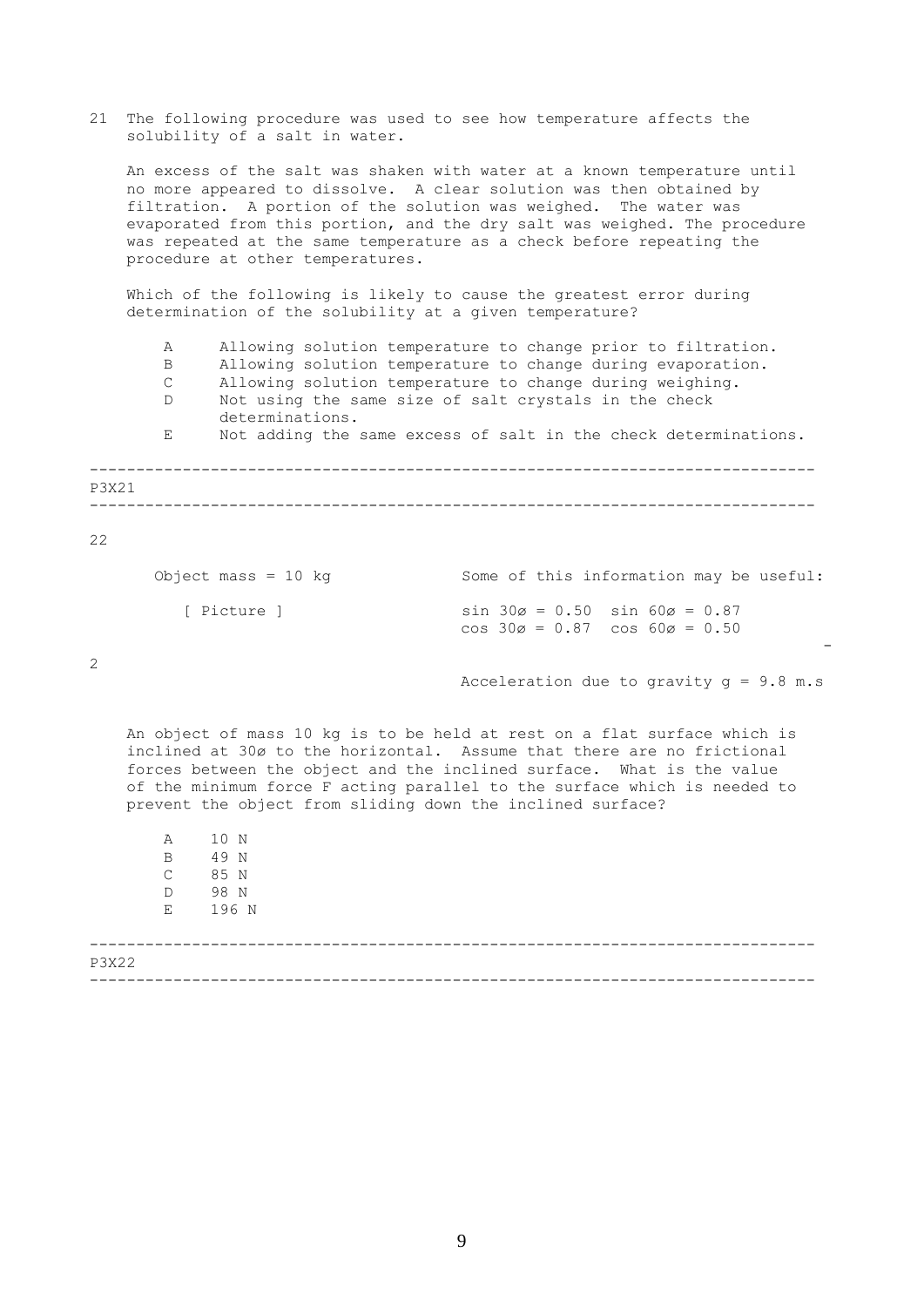```
------------------------------------------------------------------------------ 
    ------------------------------------------------------------------------------ 
------------------------------------------------------------------------------ 
------------------------------------------------------------------------------ 
23 The figure shows the respective positions which . ----> Z Highest<br>a small ball occupied every 1/7 second after it . position
   a small ball occupied every 1/7 second after it . a positional positional position of the same of the
   had been shot up vertically by a spring. Assume .
   that the spring is compressed to the point X and ball 
   then released, and that the ball leaves the
   spring at Y. The highest position that the ball
   reaches is Z. Assume that air resistance is 
   negligible and that the acceleration due to
   gravity is 
             -29.8 m.s . . 
\BoxWhat is the acceleration of the ball at the 
   position Y? 
                                                       . 
       A zero 
                          -2B less than 9.8 m.s 
       -2 | .---|-> Y Ball just
       C 9.8 m.s | left the
                              -2 | | spring
       D greater than 9.8 m.s | | |
                                                   | . --|-> X Ball on
       E It is impossible to say unless the ------ the
           height the ball rises is given. The compressed
                                                                spring 
P3X23 
24 A car with a mass of 100 kg is moving with a constant velocity
        -1of 4 m.s 
   What is its kinetic energy? 
       A 200 joules
       B 400 joules<br>C 800 joules
           800 joules
       D 1600 joules
       E 20000 joules 
P3X24
```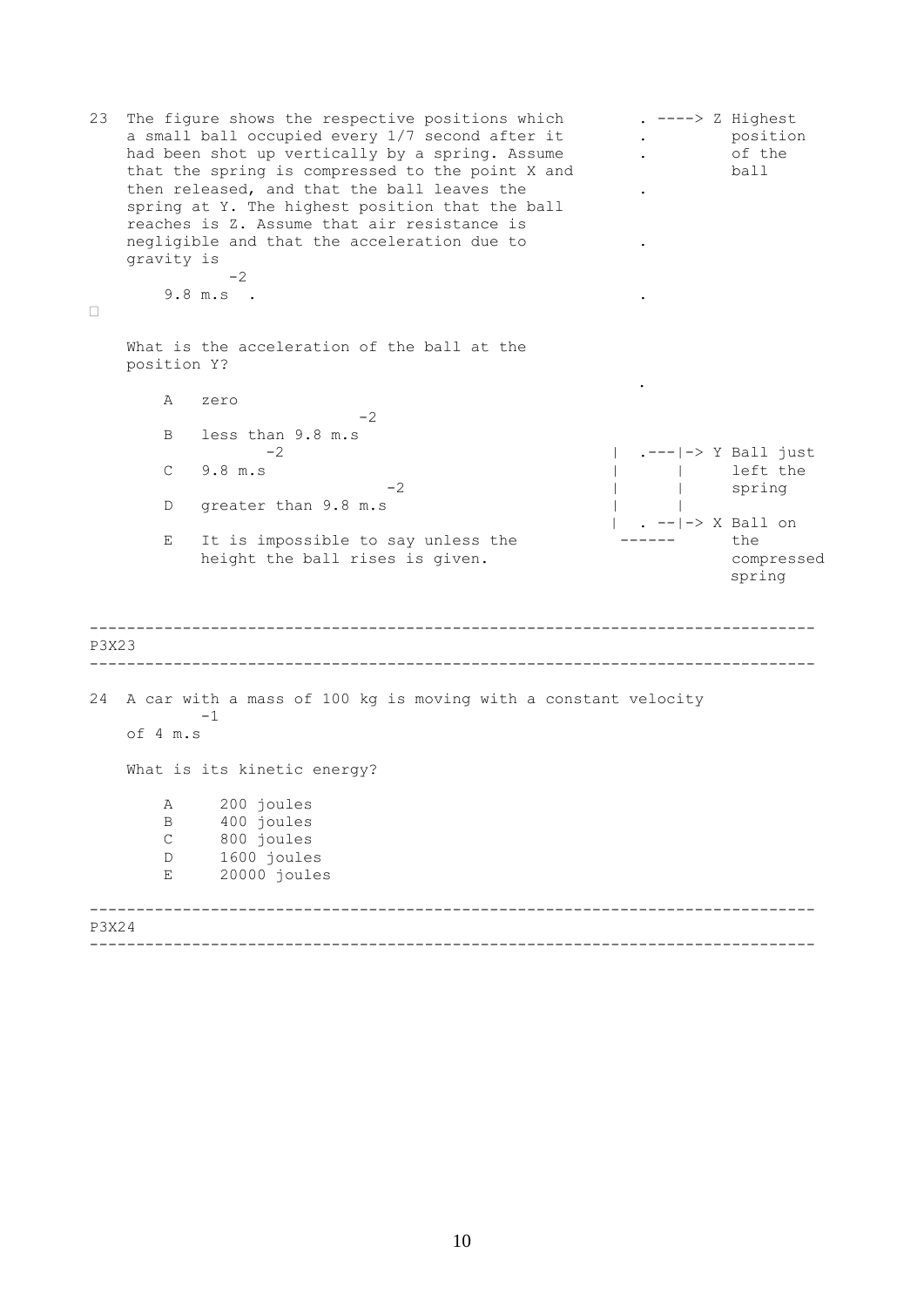25 In an imaginary situation, a 1 kg block of ice at 0 øC is dropped from such a height that all of it is melted by the heat generated on impact with the ground. From what height would a 25 kg block of ice have to be dropped to melt completely? Assume that in both cases all of the heat produced is absorbed by the ice?

|       | Α            | $1/5$ as high    |
|-------|--------------|------------------|
|       | B            | $1/25$ as high   |
|       | $\mathsf{C}$ | the same height  |
|       | D            | 5 times as high  |
|       | $E_{\perp}$  | 25 times as high |
|       |              |                  |
|       |              |                  |
| P3X25 |              |                  |
|       |              |                  |

26 The diagram below shows a system of pulley wheels linked by belts. Pulley A has a diameter of 20 cm. Pulley B consists of a large pulley of diameter 30 cm and a small pulley of 10 cm fixed together. Pulley C has a diameter of 10 cm. If Pulley A is turned through one complete revolution, how many revolutions are made by Pulley C?

|                        |                                                                                                                                                                                           | $\overline{(\ }$<br>$\cdot$ ( )             | $($ $)$                     |
|------------------------|-------------------------------------------------------------------------------------------------------------------------------------------------------------------------------------------|---------------------------------------------|-----------------------------|
|                        | Pulley A<br>20 cm                                                                                                                                                                         |                                             | Pulley C<br>$10 \text{ cm}$ |
|                        |                                                                                                                                                                                           | Pulley B<br>$30 \text{ cm} + 10 \text{ cm}$ |                             |
| Α<br>B<br>C<br>D.<br>E | 5<br>6<br>12<br>13<br>36                                                                                                                                                                  |                                             |                             |
| P3X26                  |                                                                                                                                                                                           |                                             |                             |
| 27                     | A sensitive mercury-in-glass thermometer registering room temperature<br>is immersed in boiling water. The mercury level first drops slightly<br>and then rises. Why does the drop occur? |                                             |                             |
| Α<br>B                 | The specific heat of glass is greater than that of mercury.<br>The coefficient of expansion is greater for glass than for<br>mercury.                                                     |                                             |                             |
| C                      | The glass expands before the mercury does.                                                                                                                                                |                                             |                             |
| D                      | At room temperature, mercury has a negative coefficient of<br>expansion like that of water from 0 øC to 4 øC.                                                                             |                                             |                             |
| E                      | The surface tension of mercury increases with temperature.                                                                                                                                |                                             |                             |
| P3X27                  |                                                                                                                                                                                           |                                             |                             |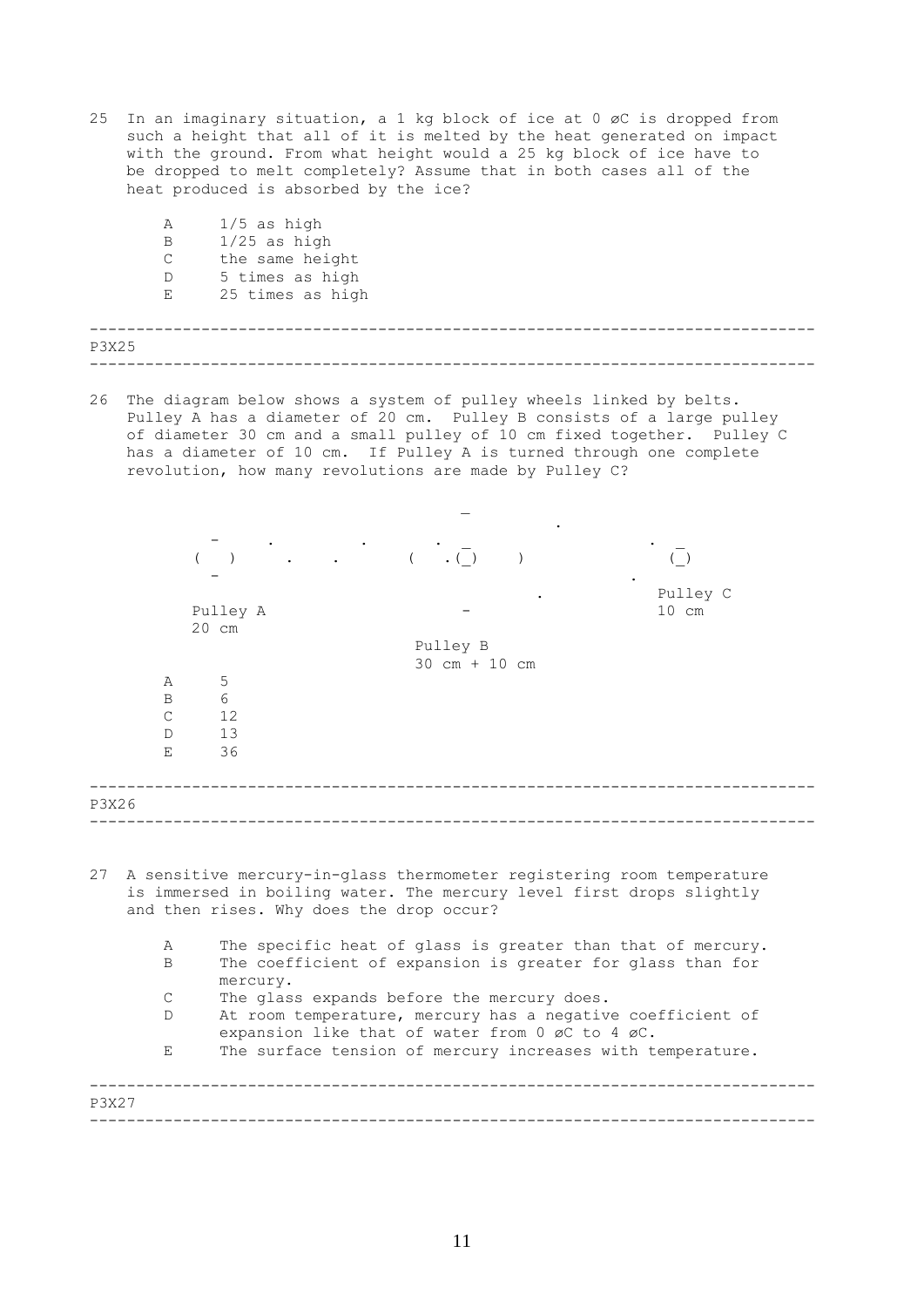28 The sketch shows the pattern of circular waves produced by a moving source S in a tank of water. Sound can be described as a wave motion and that the pitch of a particular sound becomes higher with an increase in frequency. Which of the following phenomena might be predicted from this pattern?

| Α | The intensity of sound from a       |          |
|---|-------------------------------------|----------|
|   | moving source varies inversely as   |          |
|   | the square of the distance from the |          |
|   | source.                             |          |
| B | The pitch of a musical note from    | $\wedge$ |
|   | a vibrating string varies with      |          |
|   | the tension of the string.          | $* S$    |
|   | The sound of a passing automobile   |          |
|   | horn to an observer by the side     |          |
|   | of a road drops in pitch as the     |          |
|   | car passes.                         |          |
| D | The velocity of propagation of      |          |
|   | sound waves increases without a     |          |
|   | change in pitch as the sound        |          |
|   | passes into a denser medium.        |          |
| Е | The second harmonic is equal to     |          |
|   | twice the fundamental frequency.    |          |

 $\Box$ 

## ------------------------------------------------------------------------------ ------------------------------------------------------------------------------ P3X28

29 This question is based on the circuit represented by the diagram below.



Which one of the following sets of results would be observed?

| 6 volts<br>6 volts<br>Α<br>1 amp<br>1 amp<br>12 volts<br>12 volts<br>B<br>1 amp<br>1 amp<br>$\mathsf{C}$<br>12 volts<br>6 volts<br>2 amps<br>1 amp |
|----------------------------------------------------------------------------------------------------------------------------------------------------|
|                                                                                                                                                    |
|                                                                                                                                                    |
|                                                                                                                                                    |
| 6 volts<br>6 volts<br>$\mathbb D$<br>2 amps<br>2 amps                                                                                              |
| Ε<br>12 volts<br>12 volts<br>2 amps<br>2 amps                                                                                                      |
|                                                                                                                                                    |